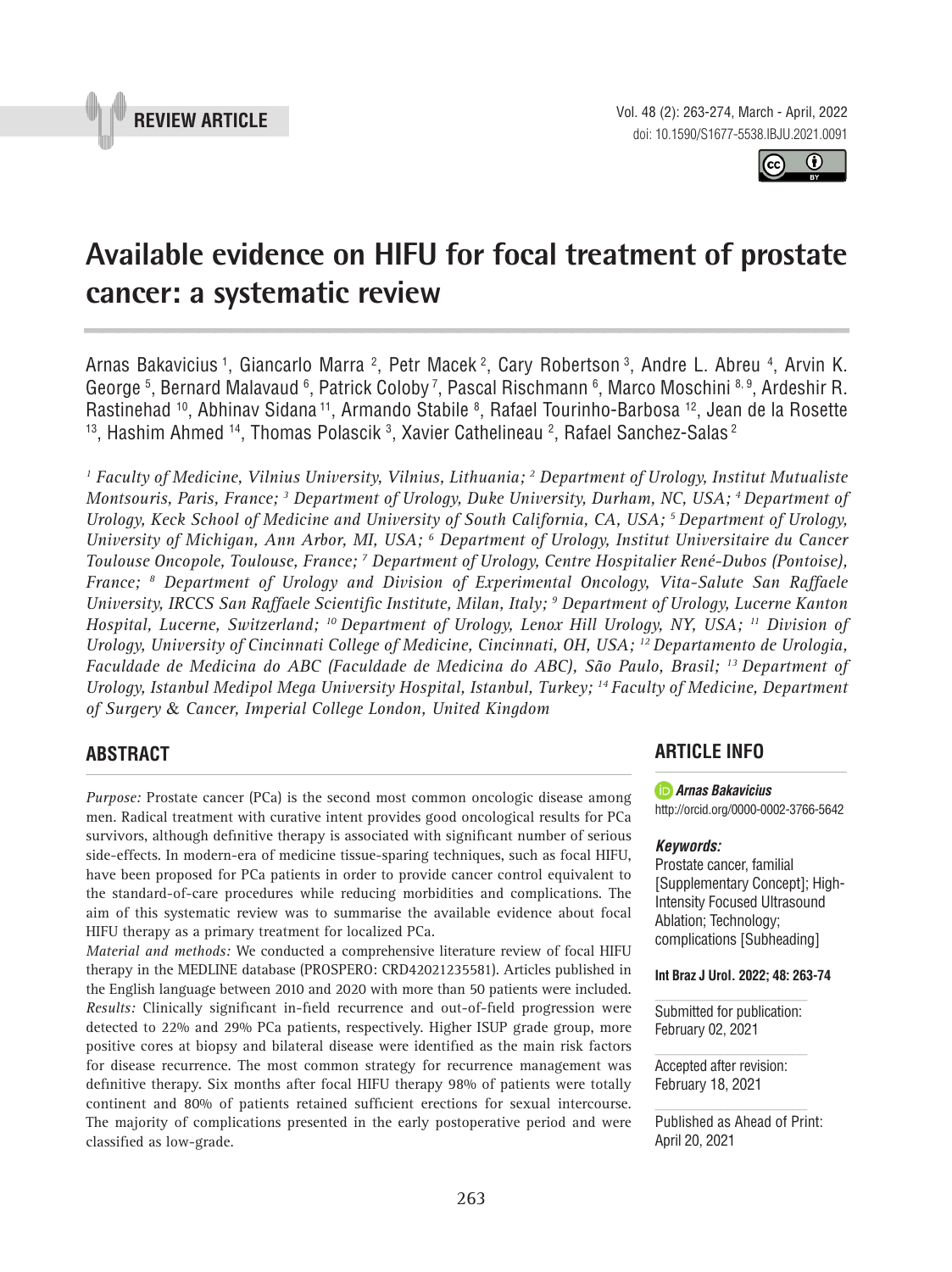*Conclusions:* This review highlights that focal HIFU therapy appears to be a safe procedure, while short-term cancer control rate is encouraging. Though, secondline treatment or active surveillance seems to be necessary in a significant number of patients.

#### **INTRODUCTION**

Prostate cancer (PCa), with almost 1.3 million new cases and 359.000 deaths annually, is the second-most frequent oncologic disease and the fifth leading cause of cancer-related death among men (1). In the past decade, because of greater public and professional awareness as well as widespread use of molecular testing, PCa diagnosis has shifted dramatically towards earlier-stage, localized disease (2). Radical treatment with curative intent provides good oncologic results for these patients, although definitive therapy is associated with many serious side-effects (3), all of which have a significant negative impact on a man's physical and mental well-being (4). As part of the tremendous progress being made in new treatment modalities, minimally-invasive procedures, such as high-intensity focused ultrasound (HIFU), have been suggested for PCa patients with the intent of providing equivalent oncologic safety to the standard of care with a reduced side-effect profile (5). Targeting energy at a focal lesion in or on the prostate, thereby sparing surrounding, non-cancerous prostate tissue, could reduce treatment-related toxicity to the minimum level possible, thus raising interest in focal HIFU therapy is seen in uro-oncological society (6). In this systematic review, we provide the available evidence about focal HIFU therapy as a primary treatment for treatment-naïve localized PCa. Our objective is to review technical aspects of the procedure, oncologic and functional outcomes, complications, as well as retreatment options.

## **MATERIALS AND METHODS**

This systematic review was based on recommendations by Cochrane (7) and Preferred Reporting Items for Systematic Reviews and Meta-Analyses (PRISMA) protocols (8). The review protocol was registered in the PROSPERO database (CRD42021235581). Web search was performed on the MEDLINE database (through Pub-Med) using the key words <prostate cancer> AND <HIFU focal therapy> OR <HIFU partial gland ablation> OR <HIFU focal therapy outcomes> OR <HIFU focal therapy complications> OR <retreatment after HIFU focal therapy>. The search was limited to articles published in the English language and reporting focal HIFU outcomes between 2010 and 2020, including meta-analyses, randomised controlled trials, prospective development studies, prospective and retrospective case series with more than 50 patients. Two authors performed abstract screening independently. In case of discrepancies, uncertainty was solved by a third author. Web search was implemented by manual search including senior authors consultation and search of included articles reference lists. Review articles, case reports, and congress abstracts as well as studies reporting whole-gland ablation or procedures performed in a salvage setting were excluded. The following data were extracted from each study: study design, study population, technical aspects of the procedure, type of anaesthesia, urinary catheter management, length of follow- -up, oncologic and functional outcomes, and complications and recurrence management.

#### **RESULTS**

#### **Evidenced synthesis**

Of 847 studies identified, we included 20 in the final analysis (Figure-1): 1 randomised controlled trial (9), 10 prospective development studies (10-19), and 9 retrospective case series (6, 20-27). Across all the studies, 4209 patients were treated with focal HIFU. Study design and data extracted from each study are summarised in Table-1.

#### **Technical aspects of the procedure**

All the patients underwent transrectal focal HIFU using three devices: Sonablate 500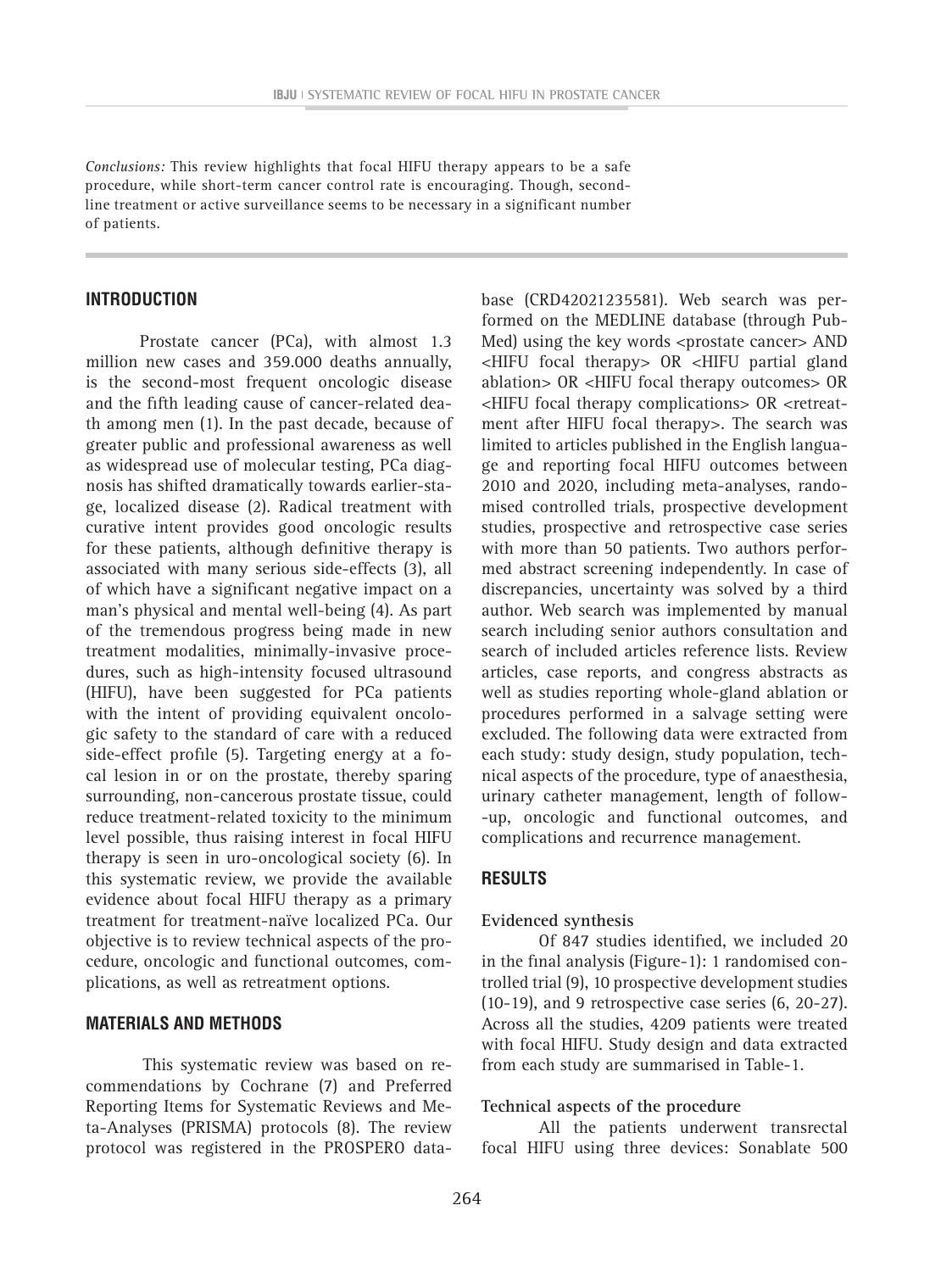



(SonaCare Medical LLC; 8 studies and 2786 patients) (10, 11, 13, 22-24, 26, 27), Ablatherm Fusion (EDAP TMS; 8 studies and 778 patients) (6, 12, 15, 18, 20, 21, 25, 27), and Focal One (EDAP TMS; 6 studies and 679 patients) (6, 16, 18, 19, 21, 25). The procedure was performed with the patient in the lateral or supine position under general (9 studies) (6, 9, 10, 14, 15, 18, 19, 23, 27) or spinal anaesthesia (4 studies) (9, 14, 15, 24). Four authors used a 6-mm safety margin from the apex of the prostate to preserve sphincter functionality and maintain continence (6, 12, 15, 25), while in one study (24) the safety distance was decreased to 3mm and in another one (16) it was increased to 10mm.

Bladder catheterization with an indwelling urethral catheter (11 studies) (6, 9, 12, 14-16, 18, 22, 24, 25, 27) or suprapubic approach (5 studies) (9, 10, 16, 22, 27) was maintained for 1 to 14 days postoperatively (6, 9, 10, 16, 18, 20, 22, 23, 25,

27). Four of 11 studies with a urethral catheter discontinued bladder drainage 1 to 3 days postoperatively (6, 15, 18, 25), while in another 4 studies, the bladder catheter was removed one week after the procedure (9, 16, 22, 27).

Antibiotic prophylaxis ranged from a single dose intraoperatively (2 studies) (6, 16) up to 7 days after the surgery, usually until the bladder catheter was removed (3 studies) (22, 23, 27). Transurethral resection of the prostate (TURP) was proposed for men with a prostate size greater than 50cm3 (6, 14, 21, 27) or lower urinary tract symptoms (6, 14, 16, 25). TURP was performed in 6 of 20 studies (6, 14, 15, 21, 25, 27), while **α**-blocker therapy was reported just by 1 author (6). TURP was typically performed within 6 to 12 months preoperatively (14, 16). Few authors considered concomitant TURP with focal therapy under the same anaesthesia (14, 15), while van Velthoven et al. (15) reported a modified version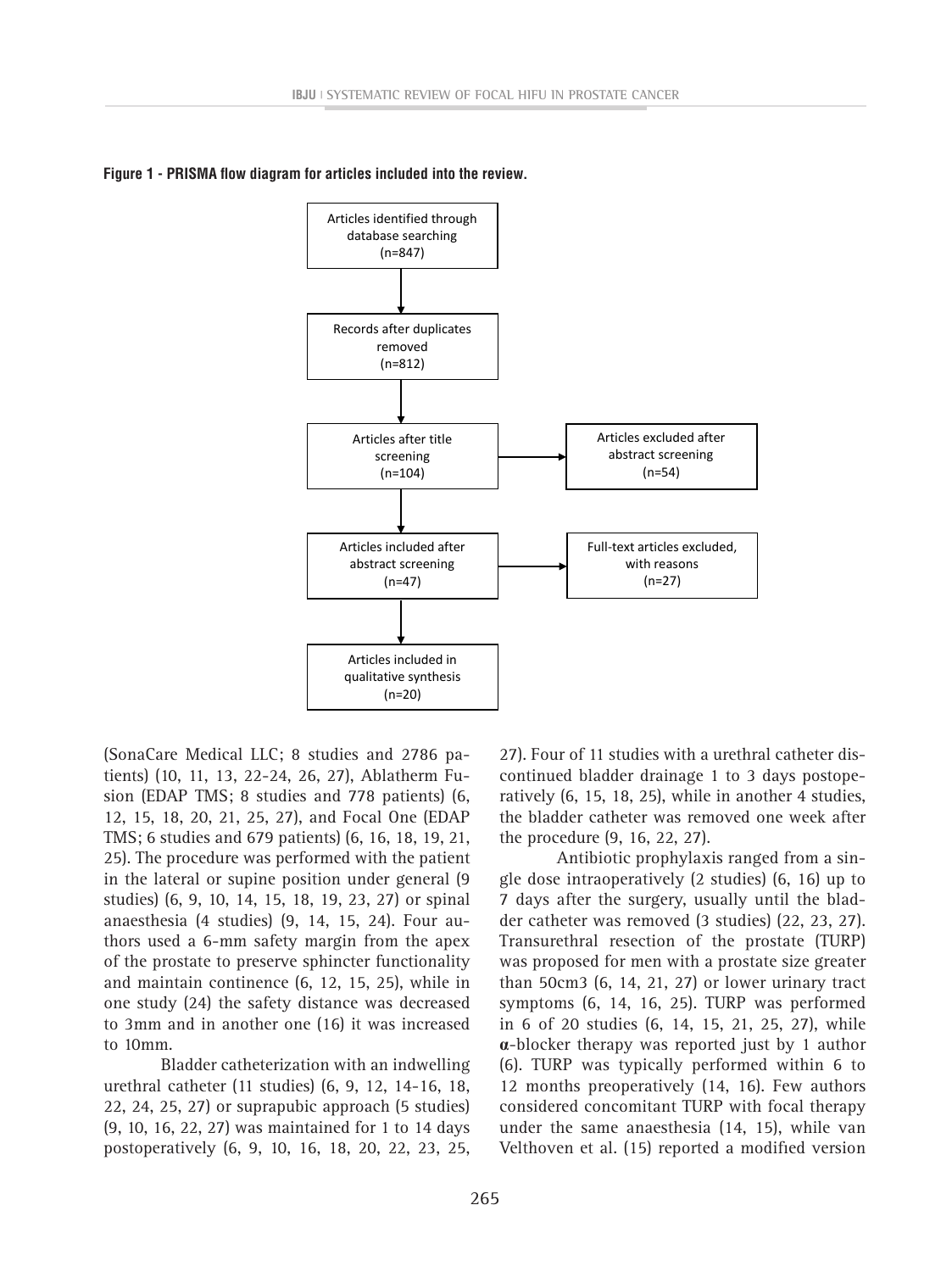#### **Table 1 - Study design, oncological and functional outcomes, as well as complications and retreatment of the 20 studies included.**

| Author, years                         | Study design                     | Patients, N | Prostate cancer risk group* | Type of ablation                                                                                                | Follow-up, months |
|---------------------------------------|----------------------------------|-------------|-----------------------------|-----------------------------------------------------------------------------------------------------------------|-------------------|
| Bakavicius et al.<br>2019(6)          | Retrospective cases<br>series    | 210         | Low, intermediate           | Lesion-targeted ablation,<br>hemiablation, subtotal<br>ablation                                                 | 11                |
| Hamdy et al., 2018 (9)                | Randomized control trial         | 41          | Intermediate                | Lesion-targeted ablation,<br>quadrant ablation,<br>hemiablation                                                 |                   |
| Ahmed et al., 2015 (10)               | Prospective<br>development study | 56          | Low, intermediate           | Lesion-targeted ablation                                                                                        | 12                |
| Dickinson et al., 2017<br>(11)        | Prospective<br>development study | 118         | Low, intermediate           | Lesion-targeted ablation,<br>hemiablation                                                                       | 12                |
| Feijoo et al., 2016 (12)              | Prospective<br>development study | 67          | Low, intermediate           | Hemiablation                                                                                                    | 12                |
| Guillaumier et al., 2018<br>(13)      | Prospective<br>development study | 625         | Low, intermediate, high     | Quadrant ablation,<br>hemiablation                                                                              | 56                |
| Rischmann et al., 2017<br>(14)        | Prospective<br>development study | 111         | Low, intermediate           | Hemiablation                                                                                                    | 30                |
| van Velthoven et al.,<br>2016 (15)    | Prospective<br>development study | 50          | Low, intermediate           | Hemiablation                                                                                                    | 35                |
| Schmid et al., 2020 (16)              | Prospective<br>development study | 98          | Low, intermediate           | $\overline{\phantom{m}}$                                                                                        | 3                 |
| Lovegrove et al.,<br>2020 (17)        | Prospective<br>development study | 420         | Low, intermediate, high     | Lesion-targeted ablation,<br>quadrant ablation,<br>hemiablation, hockey<br>stick ablation, subtotal<br>ablation | 65 and 73         |
| Ganzer et al., 2018 (18)              | Prospective<br>development study | 51          | Low, intermediate           | Hemiablation                                                                                                    | 17                |
| Mortezavi et al., 2019<br>(19)        | Prospective<br>development study | 75          | Low, intermediate           | $\overline{\phantom{a}}$                                                                                        | 6                 |
| Albisinni et al., 2017<br>(20)        | Retrospective cases<br>series    | 55          | Low, intermediate           | Hemiablation                                                                                                    | 36                |
| Tourinho-Barbosa et al.,<br>2020 (21) | Retrospective cases<br>series    | 190         | Low, intermediate           | Lesion-targeted ablation,<br>quadrant ablation,<br>hemiablation, subtotal<br>ablation                           | 37                |
| Stabile et al., 2019 (22)             | Retrospective cases<br>series    | 1032        | Low, intermediate           | Lesion-targeted ablation,<br>hemiablation                                                                       | 36                |
| Johnston et al., 2019<br>(23)         | Retrospective cases<br>series    | 107         | Low, intermediate           | Lesion-targeted ablation,<br>quadrant ablation,<br>hemiablation                                                 | 30                |
| Bass et al., 2019 (24)                | Retrospective cases<br>series    | 150         | Low, intermediate, high     | Lesion-targeted ablation,<br>hemiablation, hockey<br>stick ablation                                             | 24                |
| Annoot et al., 2019 (25)              | Retrospective cases<br>series    | 55          | Low, intermediate           | Hemiablation                                                                                                    | $33\,$            |
| Huber et al., 2020 (26)               | Retrospective cases<br>series    | 598         | Low, intermediate, high     | Lesion-targeted ablation,<br>quadrant ablation,<br>hemiablation                                                 | $\equiv$          |
| Abreu et al., 2020 (27)               | Retrospective cases<br>series    | 100         | Low, intermediate, high     | Hemiablation                                                                                                    | $18\,$            |

\* = Prostate cancer risk stratification is based on modified D'Amico classification system according to EAU Prostate Cancer guidelines 2020. The grouping reflects the biggest part of the cohort included into the study. For visual purpose "–" = symbol was used when specific data was not available in a study. In some studies control biopsies were performed not routinely per-protocol and (a) based on scheduled clinical visits without post-operative mpMRI, (b) on PSA kinetics only, as well as (c)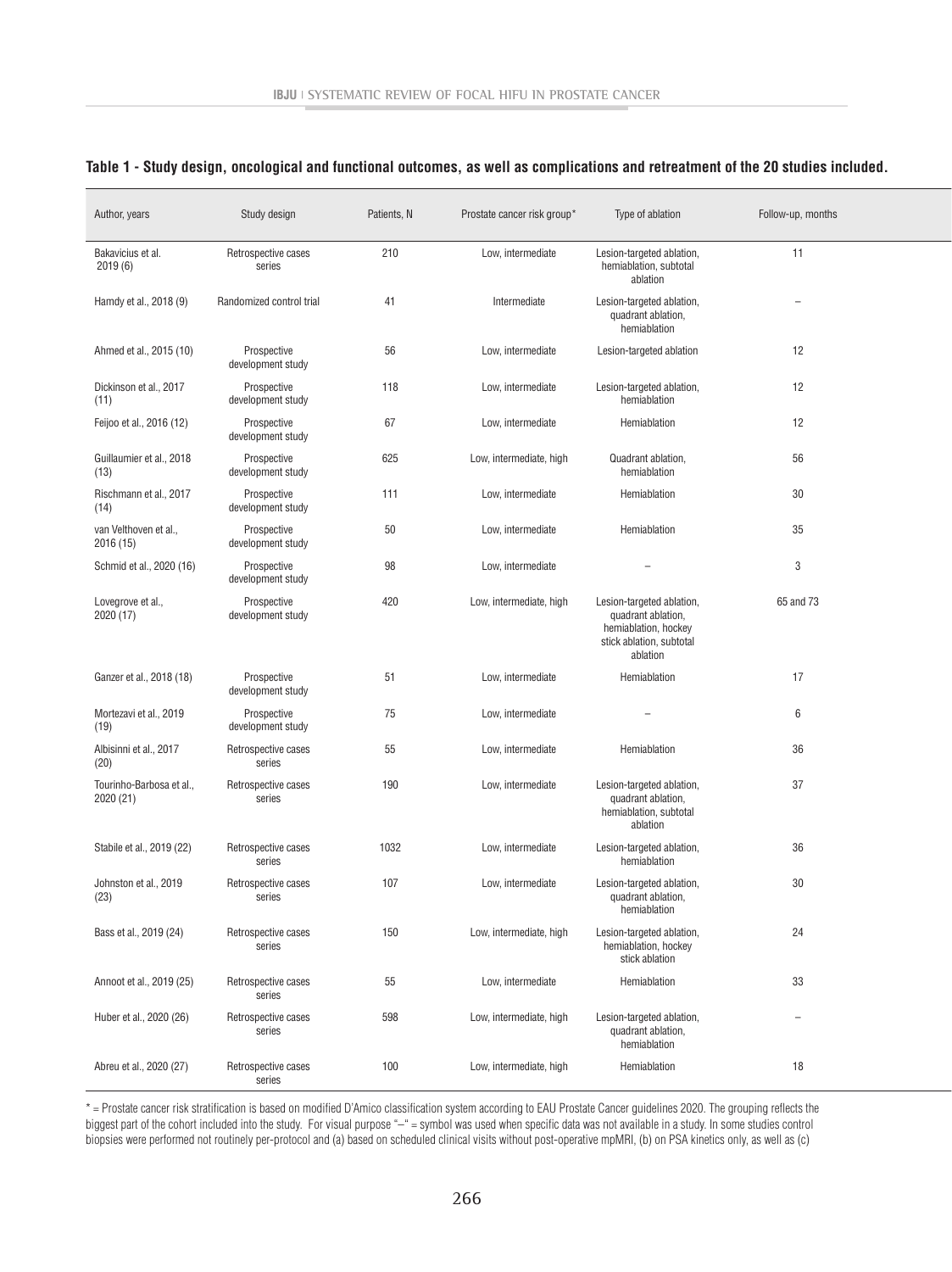| Cohort with control biopsy,% | In-field recurrence, %   |                                 | Out-of-field progression,<br>$\%$ |                          | Reported functional             | Reported adverse events  | Reported retreatment     |  |
|------------------------------|--------------------------|---------------------------------|-----------------------------------|--------------------------|---------------------------------|--------------------------|--------------------------|--|
|                              | Any                      | $\overline{\text{CS}}$          | Any                               | CS                       | outcomes                        |                          | tactics                  |  |
| $\overline{\phantom{a}}$     | $\overline{\phantom{a}}$ | $\overline{\phantom{a}}$        | $\overline{\phantom{a}}$          | $\overline{\phantom{a}}$ | $\equiv$                        | Yes                      | $\sim$                   |  |
| $\overline{\phantom{a}}$     | $\overline{\phantom{0}}$ | $\overline{\phantom{a}}$        | $\overline{\phantom{a}}$          |                          | $\overline{\phantom{a}}$        | $\overline{\phantom{m}}$ | $\sim$                   |  |
| 92.9                         | 34.6                     | 15.4                            | 7.7                               | 3.8                      | Yes                             | Yes                      | Yes                      |  |
| 94.1                         | 36.9                     | 18.9                            | $\overline{\phantom{a}}$          | $\overline{\phantom{a}}$ | $\overline{\phantom{a}}$        | $\overline{\phantom{a}}$ | $\overline{\phantom{a}}$ |  |
| 100a                         | 16.4a                    | $\sim$                          | 10.4a                             | $\overline{\phantom{a}}$ | Yes                             | Yes                      | $\sim$                   |  |
| 35.5                         | 18.0                     | $\sim$                          | 12.2                              | $\overline{\phantom{a}}$ | Yes                             | Yes                      | Yes                      |  |
| 91.8                         | 13.9                     | $5.0\,$                         | $20.8\,$                          | $6.9\,$                  | Yes                             | Yes                      | Yes                      |  |
| 16.0b                        | 6.0 <sub>b</sub>         | $\hspace{0.1mm}-\hspace{0.1mm}$ | 10.0 <sub>b</sub>                 | $\sim$                   | Yes                             | Yes                      | Yes                      |  |
| $ \,$                        | $\overline{\phantom{a}}$ | $\overline{\phantom{a}}$        | $\overline{\phantom{a}}$          | $\overline{\phantom{a}}$ | $\hspace{0.1mm}-\hspace{0.1mm}$ | Yes                      | $\overline{\phantom{m}}$ |  |
| $\overline{\phantom{0}}$     | $\overline{\phantom{0}}$ |                                 | $\overline{\phantom{a}}$          | $\overline{\phantom{0}}$ | Yes                             | $\overline{\phantom{a}}$ | $\overline{\phantom{a}}$ |  |
|                              |                          |                                 |                                   |                          |                                 |                          |                          |  |
| 96.1                         | 26.5                     | 8.2                             | 34.7                              | 2.0                      | Yes                             | Yes                      | Yes                      |  |
| $90.7\,$                     | $\sim$                   | $20.6\,$                        | $\overline{\phantom{a}}$          | 29.4                     | Yes                             | $\overline{\phantom{a}}$ | Yes                      |  |
| $\equiv$                     | 12.7 <sub>b</sub>        | 9.1 <sub>b</sub>                | 21.8b                             | $\equiv$                 | Yes                             | Yes                      | Yes                      |  |
| 91.6                         | 30.0                     | $\overline{\phantom{a}}$        | $16.8$                            | $-$                      | Yes                             | Yes                      | Yes                      |  |
| 41.1                         |                          | $31.5\,$                        |                                   |                          | $\overline{\phantom{m}}$        | $\overline{\phantom{a}}$ | Yes                      |  |
| 62.6                         |                          | $28.0\,$                        |                                   |                          | Yes                             | Yes                      | Yes                      |  |
|                              |                          |                                 |                                   |                          |                                 |                          |                          |  |
| 58.0                         | $\sim$                   | 12.7                            | $\equiv$                          | $12.0$                   | Yes                             | Yes                      | Yes                      |  |
| $ \,$                        | $\sim$                   | 21.8                            | $\overline{\phantom{a}}$          | 5.5                      | $\overline{\phantom{a}}$        | $\sim$                   | Yes                      |  |
| $\overline{\phantom{a}}$     |                          | 35.1c                           |                                   |                          | $\equiv$                        | $\overline{\phantom{a}}$ | $\sim$                   |  |
| $58.0\,$                     | 10.0                     | 8.0                             | 23.0                              | 10.0                     | Yes                             | Yes                      | Yes                      |  |

triggered only when a suspicious lesion on post-operative mpMRI was detected or PSA rising was observed. Abbreviations: CS - clinically significant; EAU - European Association of Urology; mpMRI - multiparametric magnetic resonance imaging; N - number of patients; PSA - prostate-specific antigen.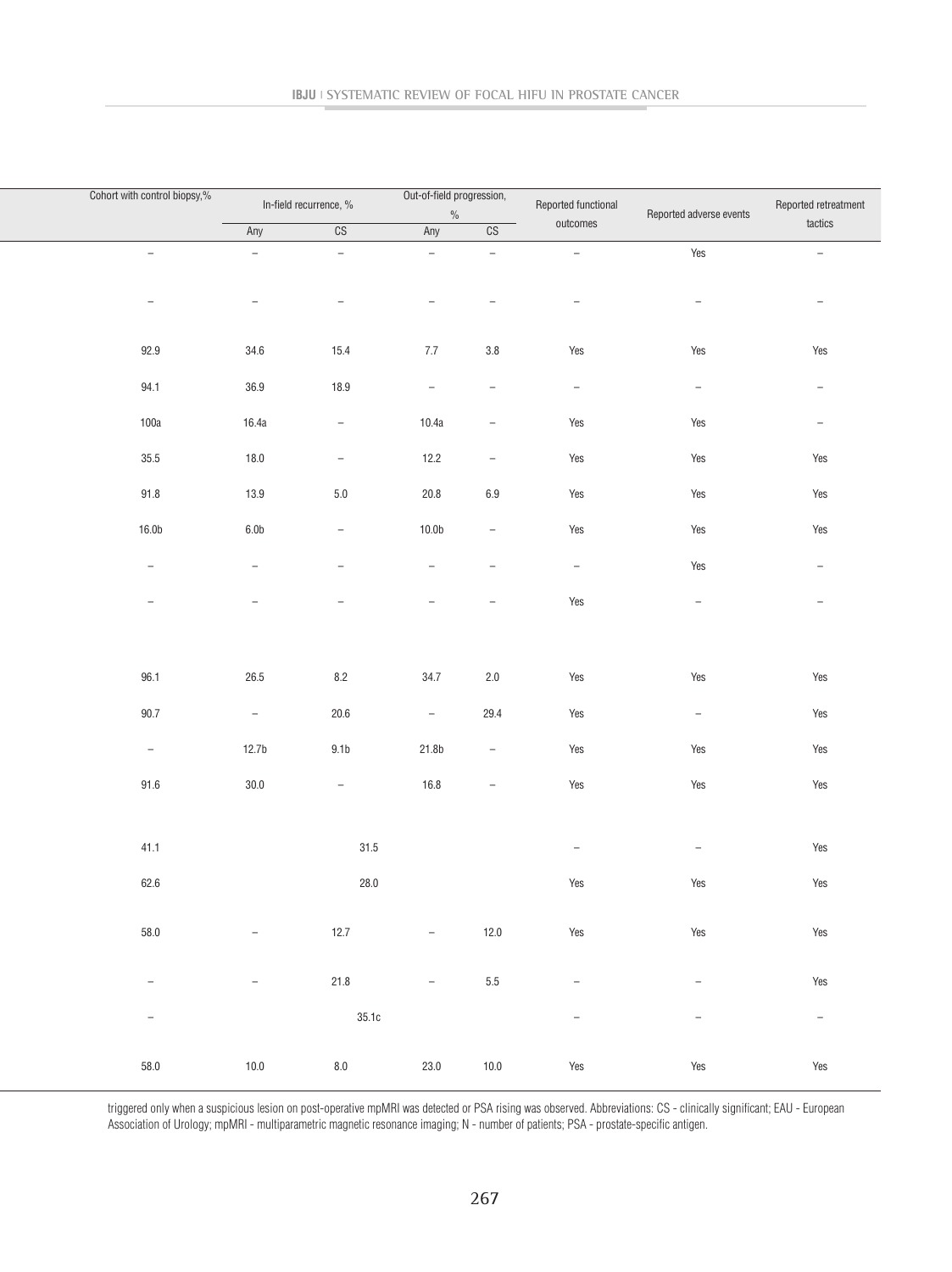of TURP (including just 1 treated lobe of the prostate) at the end of focal therapy. Two authors (9, 16) considered TURP as an exclusion criterion if it was performed 6 months before the surgery. In 2 studies (17, 26), androgen-deprivation therapy (ADT) was initiated in a subset of patients to reduce prostate volume, while another 4 authors (6, 16, 18, 21) considered ADT as an exclusion criterion.

#### **Oncologic outcomes**

Oncologic outcomes were reported in 16 of 20 studies (10-15, 18-27) included in this review. Median follow-up ranged from 6 to 56 months; the studies with the longest follow-up periods were Tourinho-Barbosa et al. (21) at 37 months and Guillaumier et al. (13) at 56 months.

Median time to reach prostate-specific antigen (PSA) nadir varied from 3 to 12 months postoperatively (10, 14, 15, 21, 24, 27), with the median PSA reduction being 53% to 84% (10, 11, 14, 15, 18, 19, 21, 23, 24, 27).During follow-up, 11 of 16 studies (10, 11, 13, 14, 18, 19, 21, 24-27) reporting oncological outcomes performed multiparametric magnetic resonance imaging (mpMRI) 6 to 12 months postoperatively or at any time earlier if it was clinically indicated, followed by control biopsies afterwards. Three studies have performed follow-up sampling without postoperative mpMRI, based on the PSA kinetics only (15, 20) or scheduled clinical visits (12). According to the literature, including articles only with control mpMRI followed by targeted and systematic biopsies, clinically significant in-field recurrence and out-of-field progression were detected in 5% to 22% (10, 11, 13, 14, 18, 19, 24, 25, 27) and 2% to 29% (10, 14, 18, 19, 24, 25, 27) patients with PCa, respectively. Any type of PCa in the field was detected in 10% to 37% of patients (10, 11, 13, 14, 18, 21, 27), while out-of-field PCa was detected in 8% to 35% of patients (10, 13, 14, 18, 21, 27). Higher International Society of Urological Pathology (ISUP) grade group (21), more positive cores (24), bilateral PCa at primary biopsy (24, 27), and higher postoperative PSA nadir (11, 21, 24, 25) have been identified as the main predictors of disease recurrence. Oncologic outcomes from the first randomised controlled trial (9) are waited in the near future.

#### **Functional outcomes**

Thirteen of 20 studies (10, 12-15, 17-21, 23, 24, 27) have reported functional outcomes after focal HIFU therapy. Urinary and erectile function, as well as health-related quality of life (QOL) have been evaluated by self-reported symptoms and various questionnaires, including the International Prostate Symptom Score (IPSS) (28) - 9 studies (10, 12-14, 17-19, 21, 27), International Continence Society (ICS) male short- -form questionnaire (ICSmaleSF) (29) - 3 studies (12, 18, 21), International Index of Erectile Function (IIEF) questionnaire (30) - 6 studies (10, 12, 14, 18, 19, 27), Expanded Prostate Cancer Index Composite (EPIC) questionnaire (31) - 4 studies (10, 13, 17, 19) and Functional Assessment of Cancer Therapy-Prostate (FACT-P) questionnaire (32) - 2 studies (10, 19). Incontinence was defined as the use of any pad in 9 studies (10, 12, 14, 15, 17, 20, 21, 23, 27) or more than 1 pad per day in 2 studies (13, 19). Erectile dysfunction (ED) was defined as the persistent inability to attain and maintain an erection sufficient to permit satisfactory sexual intercourse (19).

At 3 and 6 months after focal HIFU therapy, 86% to 98% (15, 20, 21) and 90% to 98% (19, 20) of patients with PCa self-reported as totally continent, while 12 months after the procedure, complete continence was achieved in 93% to 97% of patients (10, 14, 15, 17, 20, 24). No further improvement in urinary function was observed 2 to 3 years after the procedure (17). IPSS score remained unchanged during the first 6 months postoperatively (12, 18, 19). Interestingly, Abreu et al. (27) and Rischmann et al. (14) reported improved initial IPSS results after focal therapy, therefore, it should be highlighted that preoperative TURP in these studies was performed according to the study protocol. On the EPIC urinary domain questionnaire, the incontinence score showed initial deterioration, although 6 months after the procedure, the score had returned to baseline (19) and remained high at 2 (97% continent) and 3 years (98% continent) afterwards (13). No changes in ICSmaleSF score were detected for 85% of patients with PCa 3 months after the procedure (21), although the same improvement from baseline was observed 12 months after focal therapy (18).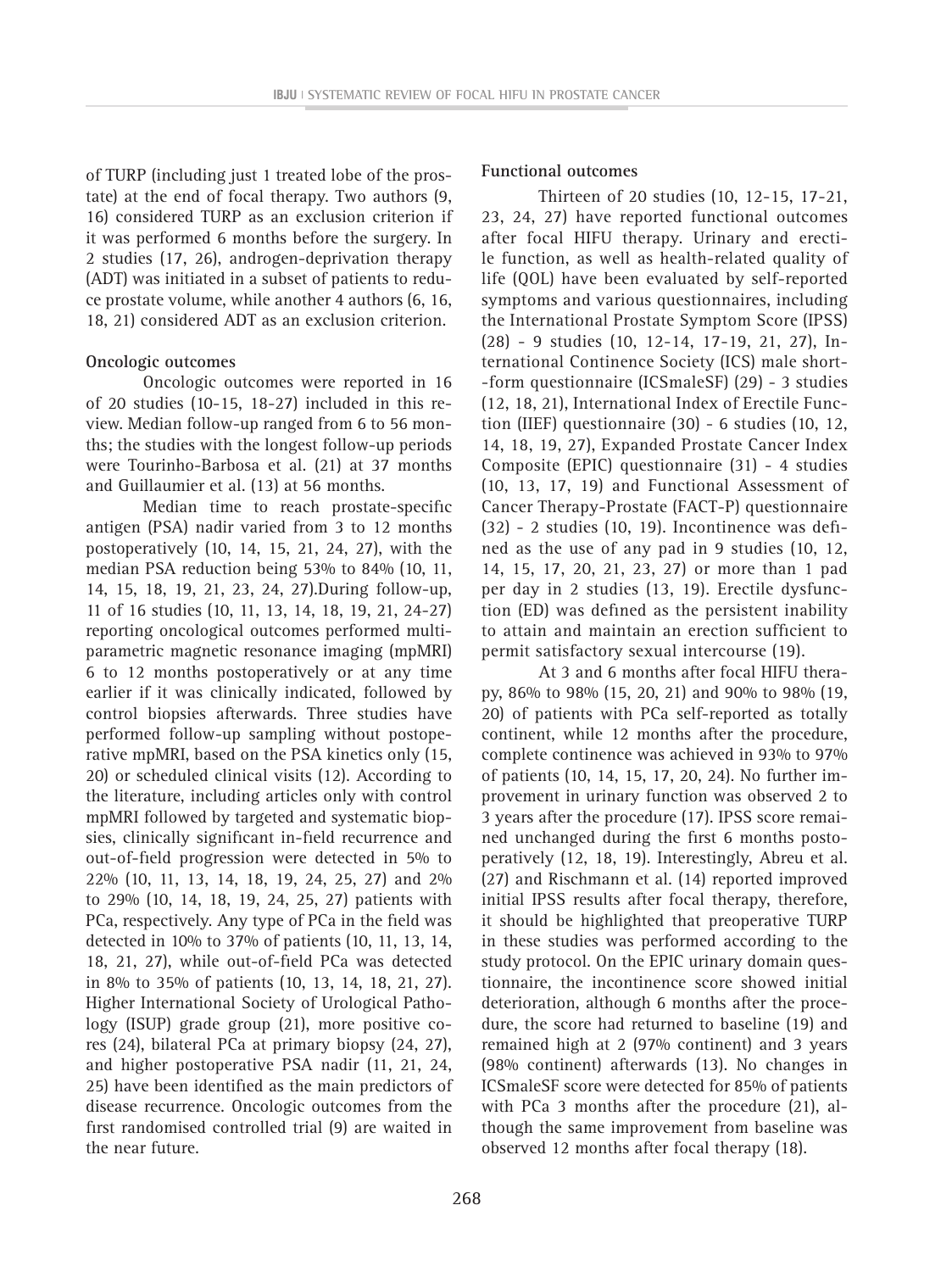According to self-reported symptoms for erectile function, 69% to 80% of patients with PCa had retained sufficient erections for sexual intercourse 6 months after focal HIFU (19, 20), and these rates remained stable (14, 15, 17, 20, 24) or improved slightly (86%) (23) within the next 2 years. The total score on the 15-question IIEF questionnaire (IIEF-15) initially decreased by 23 points, with a gradual recovery during the early postoperative phase, 6 months after the procedure, the total score was still inferior by 17 points compared with baseline (19). Another study (10) evaluated erectile function in the later postoperative period (12 months) using the same IIEF-15 questionnaire, where 88% of patients reported normal erectile function. A few authors used the IIEF short-form questionnaire (IIEF-5) after focal HIFU. Abreu et al. (27) reported no deterioration in erectile function, while Feijoo et al. (12) and Ganzer et al. (18) reported that 52% to 70% of patients with PCa retained the same preoperative values on the IIEF-5 after the procedure. Just one study (17) reported ED rates after a second focal HIFU, where retreatment was associated with a 7% increased ED rate.

No negative side-effects on bowel function were detected on the EPIC bowel domain questionnaire (19), and no deterioration in QOL was registered on the FACT-P questionnaire (10, 19).

#### **Complications**

Complications after focal HIFU have been reported in 13 of 20 studies (6, 10, 12-16, 18, 20, 21, 23, 24, 27). Overall, 13% to 41% patients with PCa undergoing focal HIFU experienced some type of complication (6, 12-16, 18, 20, 24, 27). The most common treatment-related side effects were acute urinary retention (7% - 27% of patients) (6, 14-16, 18, 20, 24, 27), urethral sloughing (7% - 43%) (6, 10, 14, 27), and urinary tract infection (UTI) (5% - 18%) (6, 10, 13-16, 18, 27), followed by acute infective epididymitis (2% - 8%) (6, 13), fistula  $(0.3\% - 3\%)$  (13, 24), and iatrogenic urethral stricture disease (2% - 4%) (6, 15, 23).

The majority of complications (85% - 100%) presented in the early postoperative period - that is, up to 3 months after the procedure (6,

16, 27). In terms of severity, 80% to 100% of complications were classified as minor (Clavien-Dindo grade I-II), not requiring any surgical intervention (6, 10, 12, 15, 16, 18, 20, 24, 27). The majority of cases of acute urinary retention were managed conservatively with temporary bladder catheterization or **α**-blocker therapy (6, 12, 16, 24, 27). The most commonly reported interventions for treating grade III to V complications were suprapubic bladder catheterization, TURP, urethrotomy, urethroplasty, and surgical management of fistula (6, 12, 13, 15, 16, 18, 24).

Ablation volume (6) and inclusion of the urethra (16) were identified as the main predictors for postoperative complications. The majority of the patients (78%) undergoing subtotal HIFU reported having some type of complication, while more precise, lesion-targeted ablation was associated with a significantly lower (36%) risk of side-effects (6). Inclusion of the urethra in the HIFU ablation zone led to adverse events (AEs) in 48.8% of patients, while patients undergoing urethra- -sparing surgery had a significantly lower (26.3%) risk of complications (16). Other risk factors included smaller prostate volume, higher body mass index, and longer bladder catheterization time (6).

#### **Recurrence management**

Recurrence management was reported in 13 of the 20 studies (10, 13-15, 18-25, 27) included in this review. A second focal HIFU ablation procedure to treat in-field recurrence or out-of- -field progression after 1 focal HIFU therapy session was reported in 2 (14, 23) and 4 (14, 15, 20, 23) studies, respectively, where 5% to 11% and 2% to 13% of patients with PCa, respectively, undergoing focal HIFU ablation were retreated in this manner. According to other authors, 4% to 19% of patients with PCa underwent a second focal HIFU ablation procedure, although these authors did not specify whether in-field or out-of-field disease was treated (10, 13, 19, 21, 22, 24, 27).

Other retreatment strategies after one focal HIFU ablation included focal cryotherapy, salvage whole-gland therapies, and ADT. According to Stabile et al. (22), salvage focal cryotherapy was performed in 1% of patients. Salvage whole-gland therapies consisted of whole-gland HIFU, radical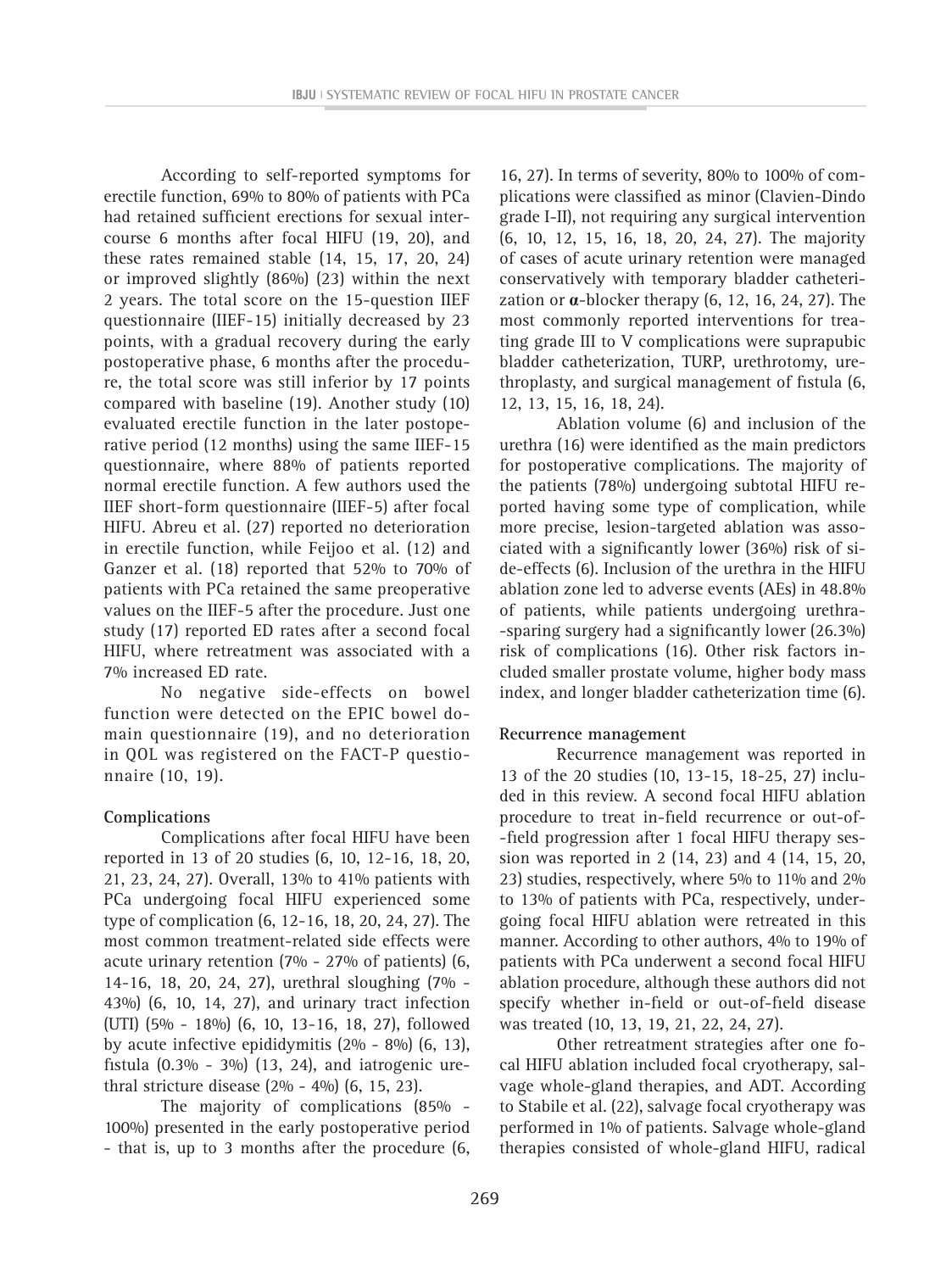prostatectomy (RP), and external beam radiation therapy (EBRT). Salvage whole-gland HIFU ablation was performed in 0.4% to 10% of patients with PCa (14, 18, 22), salvage RP was performed in 1% to 22% of patients with PCa (13, 14, 18- 20, 22-25, 27), and salvage EBRT with or without ADT was performed in 0.9% to 8% of patients (10, 13-15, 18, 20, 22-24). A small number of patients (0.2% - 6%) were treated with ADT only, usually because of metastatic disease at the time of recurrence (13, 15, 20, 22-24).

Some patients with low-risk disease, mostly those harbouring ISUP grade group 1 PCa, were offered deferred treatment options. According to 5 articles (10, 14, 18, 19, 25), 4% to 35% of patients with PCa were under active surveillance after focal HIFU therapy.

Two studies (13, 14) reported third-line salvage treatment after 2 focal HIFU ablation procedures, including third-line focal HIFU ablation, which was performed in 1% of patients (13), salvage RP, which was performed in 1% of patients (14), salvage EBRT, which was performed in 2% of patients (14), and ADT only, which was used in 1% of patients (14). A second focal HIFU therapy procedure was associated with increased risk (by 7%) of ED (17) but did not compromise continence (21), no serious AEs were detected after any type of salvage therapy (21, 24).

#### **DISCUSSION**

Since the introduction of aggressive PSA testing into clinical practice, the diagnosis of PCa has shifted dramatically towards earlier-stage and localized disease (2). In the past decade, because of the widespread use of mpMRI and rapid progress in ultrasound and mpMRI-ultrasound fusion technologies, the more precise detection of early-stage PCa has moved towards early-stage, clinically significant disease, which carries the highest risk of progression (33). Taking into account that active treatment is crucial for this type of PCa and that whole-gland therapies are associated with serious AEs in the sexual and urinary domains (3, 4), focal therapy could be a better option for these patients.

Focal HIFU focuses ultrasound waves at a malignant lesion in or on the prostate, it pro-

duces heat above 65°C and destroys the targeted area through coagulative necrosis. Since the early 2000s, 3 HIFU devices have been commercially available for PCa treatment: Sonablate 500, Ablatherm, and Focal One. All three machines have been used in some of the studies included in this review: the Sonablate 500 device in 8 studies, the Ablatherm device in 8 studies, and the Focal One device in 6 studies. Some differences in technical characteristics exist between these devices, what could also have affected treatment outcomes (34). The Ablatherm and Focal One device use coupling liquid to protect the rectum; thus, patients should be placed in a lateral position to allow gas bubbles to rise outside the imaging and therapy fields. The Sonablate 500 device uses circulating chilled water instead of coupling liquid, thus, a supine patient position is recommended. The Focal One device, which features the latest technology, enables more precise pre-treatment planning and shape and size modifications during the procedure (which are not possible with the Ablatherm device) as well as end-of-treatment validation through contrast-enhanced ultrasound (which is not possible with the Sonablate 500 device) (35).

Across all the studies included in this review, tissue-preserving strategies during focal HIFU therapy were inconsistent. Based on the volume of the disease and the extension within the prostate, different treatment strategies have been proposed: index-lesion or focal ablation, quadrant ablation, hemiablation, and subtotal or hockey- -stick ablation (36). After the procedure, the type and length of bladder catheterisation varied significantly among the initial studies. According to some authors (22), a suprapubic approach was based on their personal experience with whole-gland therapy and prolonged voiding problems afterwards. Thus, urethral catheterization was avoided to decrease the risk for urethral strictures. When it became clear that most men re-established voiding less than a week after the procedure, indwelling urethral catheterization for up to 3 days postoperatively was adopted as the standard approach in most of the studies. A few authors have also performed TURP in preoperative or perioperative settings to decrease postoperative sloughing and prolonged need for bladder catheterization. None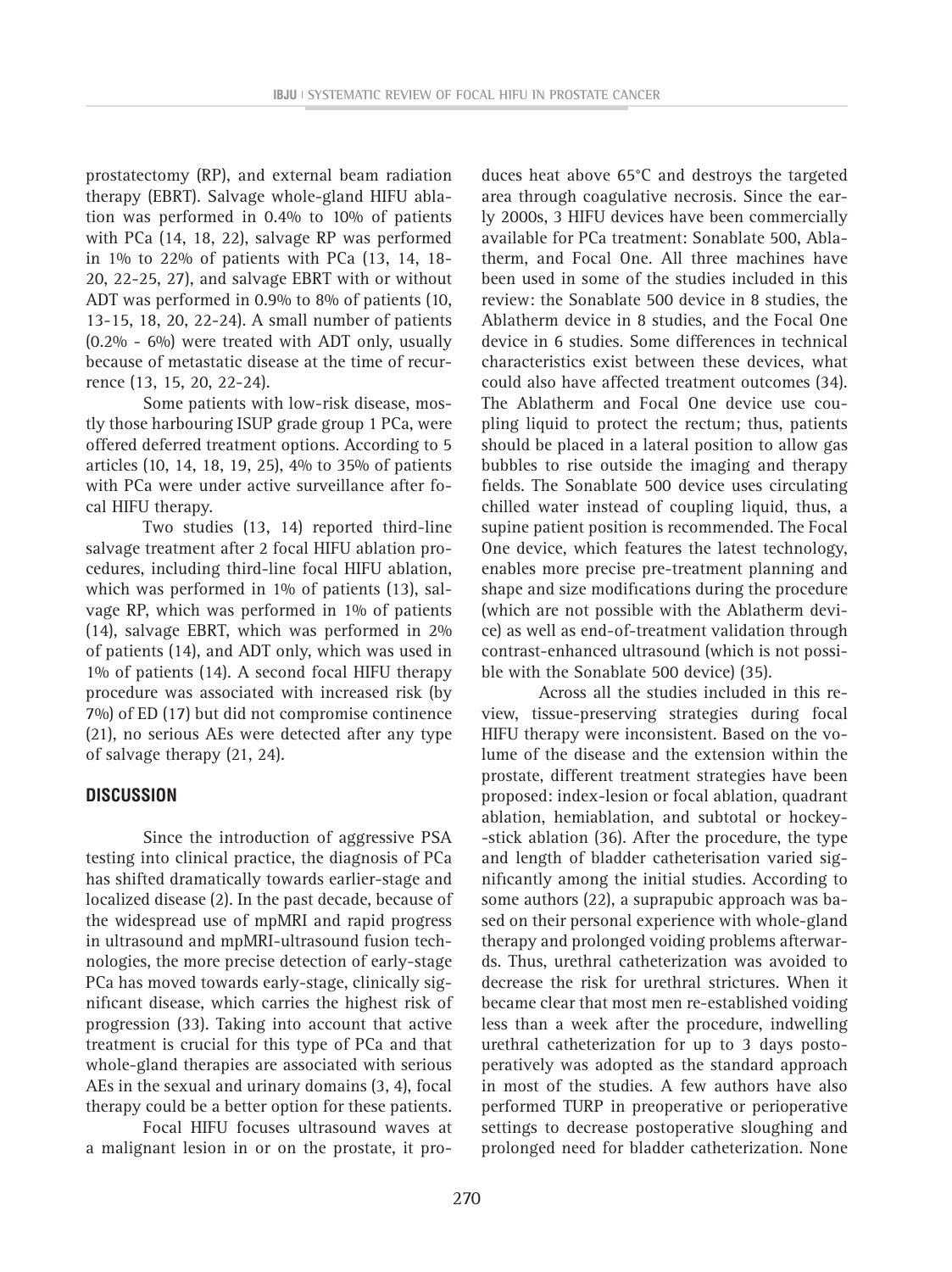of these authors has evaluated the impact of TURP on postoperative functional outcomes.

Short-term oncologic results have been reported in the majority of the studies reviewed, while just 2 studies (13, 21) have reached a postoperative follow-up adequate for intermediate-term results. Taking into account the prolonged natural history of PCa and the lack of reliable comparative data on medium- and long-term oncologic outcomes, no final decision could be made regarding cancer control after focal HIFU therapy. PSA nadir in all the studies reviewed had been reached 12 months postoperatively, with a median reduction greater than 50% from baseline. Despite one author (20) using PSA kinetics to trigger postoperative biopsies, it should be highlighted that currently no accepted definition of biochemical disease control following focal therapy has been established, thus, postoperative follow-up could not be based on Phoenix (37), Stuttgart (38), or any other criteria, and postoperative mpMRI with control biopsies are mandatory (39). During short- -term follow-up, half of the patients were histologically confirmed as having clinically significant (ISUP grade group  $\geq$ 2) disease, where in-field and out-of-field PCa was detected in up to 22% and 29% of patients, respectively.

Retreatment possibilities have been reported in some of the studies. Therefore, no data regarding indications for different retreatment strategies, including second focal HIFU or other focal therapies, or for whole-gland treatment options were reported in any of the studies. For low- -risk recurrence, a deferred treatment option was offered in the majority of the studies, where up to 35% of patients with PCa after focal HIFU were undergoing active surveillance. The majority of the studies used radical treatment options, such as salvage RP and salvage EBRT, to treat PCa recurrence or progression. Second focal HIFU was initiated in up to 20% of patients with PCa, where in-field recurrence was treated in 11% of patients and out-of-field progression in 13% of patients.

Regarding the overall complication rate, focal HIFU therapy appears to be a threatening procedure in which up to 41% of patients experience some type of complication. It should be noted, however, that the majority of complications

are low grade and do not require surgical intervention. The most common side-effects are temporary acute urinary retention, urethral sloughing, and UTI. One author (24) reported a slightly higher number (3%) of postoperative fistulas, but the problem was solved by increased cooling time between treatment pulses in the midzone of the prostate. Regarding self-reported symptoms and various questionnaires, initial deterioration in the urinary domain during the early postoperative phase was observed in 14% of patients with PCa. During the next few months after the procedure, significant improvement in continence rates has been observed, and 1 year after the procedure, only a low percentage of patients presented incontinence of any grade. Regarding erectile function, 70% of patients with PCa reported no changes in early the postoperative period of focal HIFU. Gradual recovery during the early postoperative phase was also observed, and 86% of patients retained sufficient erection for sexual intercourse following the procedure.

#### **CONCLUSIONS**

Focal HIFU therapy appears to be a safe procedure with low-grade complications and to offer good preservation of urinary and erectile function. Its short-term cancer control rate is encouraging, although second-line treatment or active surveillance seems to be necessary in a significant number of patients with PCa. If intermediate- and long-term oncologic outcomes are verified against standard-of-care procedures in high-quality comparative trials, focal HIFU could become the standard of care for well-selected patients with PCa.

#### **ABBREVIATIONS**

**ADT** = androgen-deprivation therapy

**AE** = adverse event

**EBRT** = external beam radiation therapy

**ED** = erectile dysfunction

**EPIC** = Expanded Prostate Cancer Index Composite **FACT-P** = Functional Assessment of Cancer Therapy-Prostate

**HIFU** = high-intensity focused ultrasound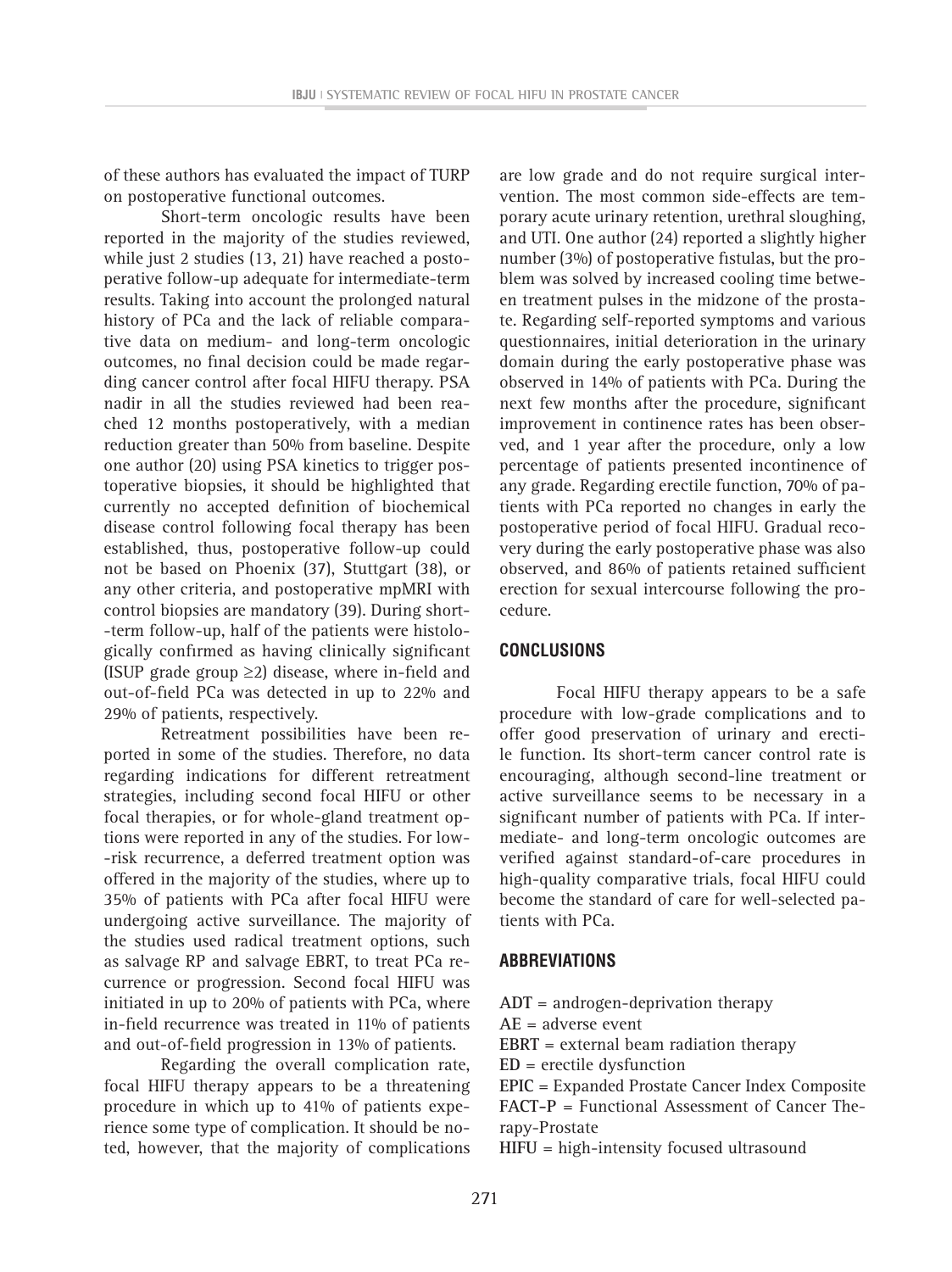**ICS** = International Continence Society **ICSmaleSF** = ICS male short-form questionnaire **IIEF** = International Index of Erectile Function **IPSS** = International Prostate Symptom Score **ISUP** = International Society of Urological Pathology **mpMRI** = multiparametric magnetic resonance imaging **PCa** = prostate cancer **PSA** = prostate-specific antigen **QOL** = quality of life **RP** = radical prostatectomy **TURP** = transurethral resection of the prostate **UTI** = urinary tract infection

## **ACKNOWLEDGMENTS**

Dr. Giancarlo Marra's work at Institut Mutualiste Montsouris has been supported by a scholarship grant from the EUSP - European Urological Scholarship Programme.

The Focal Therapy Society

# **CONFLICT OF INTEREST**

None declared.

# **REFERENCES**

- 1. Bray F, Ferlay J, Soerjomataram I, Siegel RL, Torre LA, Jemal A. Global cancer statistics 2018: GLOBOCAN estimates of incidence and mortality worldwide for 36 cancers in 185 countries. CA Cancer J Clin. 2018; 68:394-424. Erratum in: CA Cancer J Clin. 2020; 70:313.
- 2. Cooperberg MR, Broering JM, Kantoff PW, Carroll PR. Contemporary trends in low risk prostate cancer: risk assessment and treatment. J Urol. 2007; 178 (3 Pt 2):S14-9.
- 3. Haglind E, Carlsson S, Stranne J, Wallerstedt A, Wilderäng U, Thorsteinsdottir T, et al. Urinary Incontinence and Erectile Dysfunction After Robotic Versus Open Radical Prostatectomy: A Prospective, Controlled, Nonrandomised Trial. Eur Urol. 2015; 68:216-25.
- 4. Sanda MG, Dunn RL, Michalski J, Sandler HM, Northouse L, Hembroff L, et al. Quality of life and satisfaction with outcome among prostate-cancer survivors. N Engl J Med. 2008; 358:1250-61.
- 5. Valerio M, Ahmed HU, Emberton M, Lawrentschuk N, Lazzeri M, Montironi R, et al. The role of focal therapy in the management of localised prostate cancer: a systematic review. Eur Urol. 2014; 66:732-51.
- 6. Bakavicius A, Sanchez-Salas R, Muttin F, Sivaraman A, Dell'Oglio P, Barret E, et al. Comprehensive Evaluation of Focal Therapy Complications in Prostate Cancer: A Standardized Methodology. J Endourol. 2019; 33:509-15.
- 7. Higgins JPT, Thomas J, Chandler J, Cumpston M, Li T, Page M, et al. Cochrane Handbook for Systematic Reviews of Interventions. Version 6.1. Cochrane Training; 2020. 2021. [Internet] Available at. <https://training.cochrane.org/handbook>
- 8. Shamseer L, Moher D, Clarke M, Ghersi D, Liberati A, Petticrew M, et al. PRISMA-P Group. Preferred reporting items for systematic review and meta-analysis protocols (PRISMA-P) 2015: elaboration and explanation. BMJ. 2015; 350:g7647. Erratum in: BMJ. 2016; 354:i4086.
- 9. Hamdy FC, Elliott D, le Conte S, Davies LC, Burns RM, Thomson C, et al. Partial ablation versus radical prostatectomy in intermediate-risk prostate cancer: the PART feasibility RCT. Health Technol Assess. 2018; 22:1-96.
- 10. Ahmed HU, Dickinson L, Charman S, Weir S, McCartan N, Hindley RG, et al. Focal Ablation Targeted to the Index Lesion in Multifocal Localised Prostate Cancer: a Prospective Development Study. Eur Urol. 2015; 68:927-36.
- 11. Dickinson L, Ahmed HU, Hindley RG, McCartan N, Freeman A, Allen C, et al. Prostate-specific antigen vs. magnetic resonance imaging parameters for assessing oncological outcomes after high intensity-focused ultrasound focal therapy for localized prostate cancer. Urol Oncol. 2017; 35:30.e9-30.e15.
- 12. Feijoo ER, Sivaraman A, Barret E, Sanchez-Salas R, Galiano M, Rozet F, et al. Focal High-intensity Focused Ultrasound Targeted Hemiablation for Unilateral Prostate Cancer: A Prospective Evaluation of Oncologic and Functional Outcomes. Eur Urol. 2016; 69:214-20.
- 13. Guillaumier S, Peters M, Arya M, Afzal N, Charman S, Dudderidge T, et al. Multicentre Study of 5-year Outcomes Following Focal Therapy in Treating Clinically Significant Nonmetastatic Prostate Cancer. Eur Urol. 2018; 74:422-9.
- 14. Rischmann P, Gelet A, Riche B, Villers A, Pasticier G, Bondil P, et al. Focal High Intensity Focused Ultrasound of Unilateral Localized Prostate Cancer: A Prospective Multicentric Hemiablation Study of 111 Patients. Eur Urol. 2017; 71:267-73.
- 15. van Velthoven R, Aoun F, Marcelis Q, Albisinni S, Zanaty M, Lemort M, et al. A prospective clinical trial of HIFU hemiablation for clinically localized prostate cancer. Prostate Cancer Prostatic Dis. 2016; 19:79-83.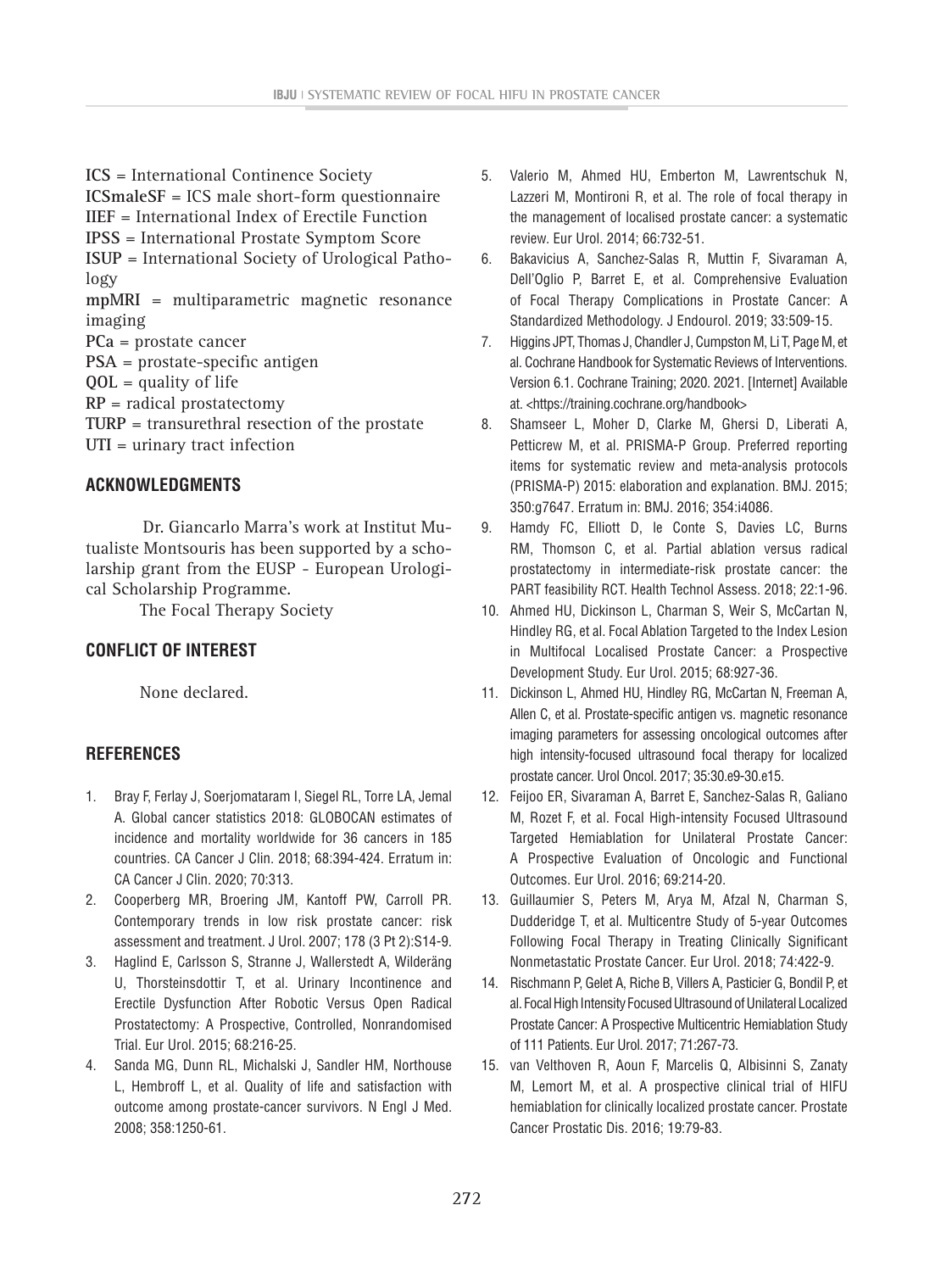- 16. Schmid FA, Schindele D, Mortezavi A, Spitznagel T, Sulser T, Schostak M, et al. Prospective multicentre study using high intensity focused ultrasound (HIFU) for the focal treatment of prostate cancer: Safety outcomes and complications. Urol Oncol. 2020; 38:225-30.
- 17. Lovegrove CE, Peters M, Guillaumier S, Arya M, Afzal N, Dudderidge T, et al. Evaluation of functional outcomes after a second focal high-intensity focused ultrasonography (HIFU) procedure in men with primary localized, non-metastatic prostate cancer: results from the HIFU Evaluation and Assessment of Treatment (HEAT) registry. BJU Int. 2020; 125:853-60.
- 18. Ganzer R, Hadaschik B, Pahernik S, Koch D, Baumunk D, Kuru T, et al. Prospective Multicenter Phase II Study on Focal Therapy (Hemiablation) of the Prostate with High Intensity Focused Ultrasound. J Urol. 2018; 199:983-9.
- 19. Mortezavi A, Krauter J, Gu A, Sonderer J, Bruhin J, Reeve KA, et al. Extensive Histological Sampling following Focal Therapy of Clinically Significant Prostate Cancer with High Intensity Focused Ultrasound. J Urol. 2019; 202:717-24.
- 20. Albisinni S, Aoun F, Bellucci S, Biaou I, Limani K, Hawaux E, et al. Comparing High-Intensity Focal Ultrasound Hemiablation to Robotic Radical Prostatectomy in the Management of Unilateral Prostate Cancer: A Matched-Pair Analysis. J Endourol. 2017; 31:14-9.
- 21. Tourinho-Barbosa RR, Sanchez-Salas R, Claros OR, Collura-Merlier S, Bakavicius A, Carneiro A, et al. Focal Therapy for Localized Prostate Cancer with Either High Intensity Focused Ultrasound or Cryoablation: A Single Institution Experience. J Urol. 2020; 203:320-30.
- 22. Stabile A, Orczyk C, Hosking-Jervis F, Giganti F, Arya M, Hindley RG, et al. Medium-term oncological outcomes in a large cohort of men treated with either focal or hemi-ablation using high-intensity focused ultrasonography for primary localized prostate cancer. BJU Int. 2019;1 24:431-440.
- 23. Johnston MJ, Emara A, Noureldin M, Bott S, Hindley RG. Focal High-intensity Focussed Ultrasound Partial Gland Ablation for the Treatment of Localised Prostate Cancer: A Report of Medium-term Outcomes From a Single-center in the United Kingdom. Urology. 2019; 133:175-81.
- 24. Bass R, Fleshner N, Finelli A, Barkin J, Zhang L, Klotz L. Oncologic and Functional Outcomes of Partial Gland Ablation with High Intensity Focused Ultrasound for Localized Prostate Cancer. J Urol. 2019; 201:113-9.
- 25. Annoot A, Olivier J, Valtille P, Deken V, Leroy X, Puech P, et al. Extra-target low-risk prostate cancer: implications for focal high-intensity focused ultrasound of clinically significant prostate cancer. World J Urol. 2019; 37:261-8.
- 26. Huber PM, Afzal N, Arya M, Boxler S, Dudderidge T, Emberton M, et al. Prostate Specific Antigen Criteria to Diagnose Failure of Cancer Control following Focal Therapy of Nonmetastatic Prostate Cancer Using High Intensity Focused Ultrasound. J Urol. 2020; 203:734-42.
- 27. Abreu AL, Peretsman S, Iwata A, Shakir A, Iwata T, Brooks J, et al. High Intensity Focused Ultrasound Hemigland Ablation for Prostate Cancer: Initial Outcomes of a United States Series. J Urol. 2020; 204:741-7.
- 28. Barry MJ, Fowler FJ Jr, O'Leary MP, Bruskewitz RC, Holtgrewe HL, Mebust WK, et al. The American Urological Association symptom index for benign prostatic hyperplasia. The Measurement Committee of the American Urological Association. J Urol. 1992; 148:1549-57.
- 29. Donovan JL, Peters TJ, Abrams P, Brookes ST, de aa Rosette JJ, Schäfer W. Scoring the short form ICSmaleSF questionnaire. International Continence Society. J Urol. 2000; 164:1948-55.
- 30. Rosen RC, Riley A, Wagner G, Osterloh IH, Kirkpatrick J, Mishra A. The international index of erectile function (IIEF): a multidimensional scale for assessment of erectile dysfunction. Urology. 1997; 49:822-30.
- 31. Wei JT, Dunn RL, Litwin MS, Sandler HM, Sanda MG. Development and validation of the expanded prostate cancer index composite (EPIC) for comprehensive assessment of health-related quality of life in men with prostate cancer. Urology. 2000; 56:899-905.
- 32. Esper P, Mo F, Chodak G, Sinner M, Cella D, Pienta KJ. Measuring quality of life in men with prostate cancer using the functional assessment of cancer therapy-prostate instrument. Urology. 1997; 50:920-8.
- 33. Fletcher SA, von Landenberg N, Cole AP, Gild P, Choueiri TK, Lipsitz SR, et al. Contemporary national trends in prostate cancer risk profile at diagnosis. Prostate Cancer Prostatic Dis. 2020; 23:81-7.
- 34. Sivaraman A, Marra G, Stabile A, Mombet A, Macek P, Lanz C, et al. Does mpMRI guidance improve HIFU partial gland ablation compared to conventional ultrasound guidance? Early functional outcomes and complications from a single center. Int Braz J Urol. 2020; 46:984-92.
- 35. Chapelon JY, Rouvière O, Crouzet S, Gelet A. Prostate Focused Ultrasound Therapy. Adv Exp Med Biol. 2016;880:21-41.
- 36. Stabile A, Moschini M, Montorsi F, Cathelineau X, Sanchez-Salas R. Focal therapy for prostate cancer - index lesion treatment vs. hemiablation. A matter of definition. Int Braz J Urol. 2019; 45:873-6.